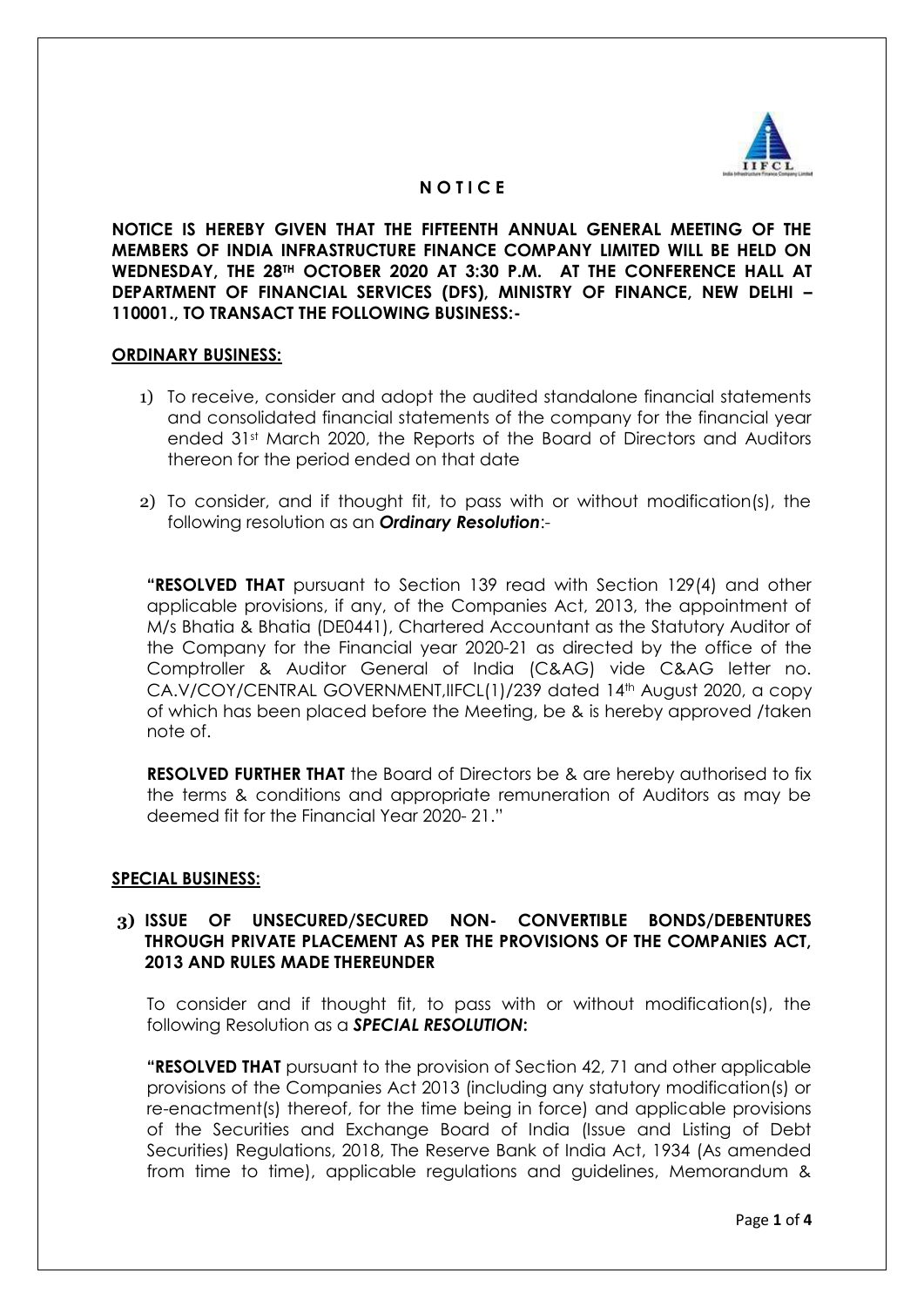Articles of Association of the Company and subject to such other applicable laws, rules and regulations and guidelines, and subject to necessary approvals, permissions, consents and sanctions, approval of the members of the Company be and is hereby accorded to the Board of Directors of the Company ( hereinafter referred to as "the Board") to raise funds through Private Placement of Unsecured/Secured Non-Convertible Bonds/Debentures, taxable/tax free/infrastructure bonds/ Offshore INR bonds/any other bonds upto Rs. 9,400 crore during the period of one year commencing from date of passing the special resolution thereof; in one or more tranches, at such terms as may be determined under the guidelines as may be applicable, and on such terms and conditions as may be finalized by the Board or any duly constituted Committee of the Board or such other authority as may be approved by the Board.

**FURTHER RESOLVED THAT** for the purpose of giving effect to Private Placement of unsecured/secured nonconvertible bonds/debentures, as mentioned above, the Board of Directors of the Company (the "Board") or any duly constituted Committee of the Board or such other authority as approved by the Board, be and is hereby authorized to determine the terms of the Issue, including the size, class of investors to whom the bonds/debentures are to be allotted, the number of bonds/debentures to be allotted in each tranche, issue price, tenor, interest rate, premium/discount to the then prevailing market price, amount of issue, discount to issue price to a class of bond/debenture holders, listing, issuing any declaration / undertaking etc. required to be included in the Private Placement Offer Letter and any other regulatory requirement for the time being in force."

By Order of the Board of Directors

## **FOR INDIA INFRASTRUCTURE FINANCE COMPANY LIMITED**

Place: New Delhi

Date: 21st October 2020

 **MANJARI MISHRA Company Secretary Membership No. F6204** 

**Sd/-**

## **REGISTERED OFFICE**

India Infrastructure Finance Company Limited Fifth Floor, Block -2 Plate A & B, NBCC Tower, East Kidwai Nagar, New Delhi-110023 CIN: U67190DL2006GOI144520 Website: [www.iifcl.org](http://www.iifcl.org/)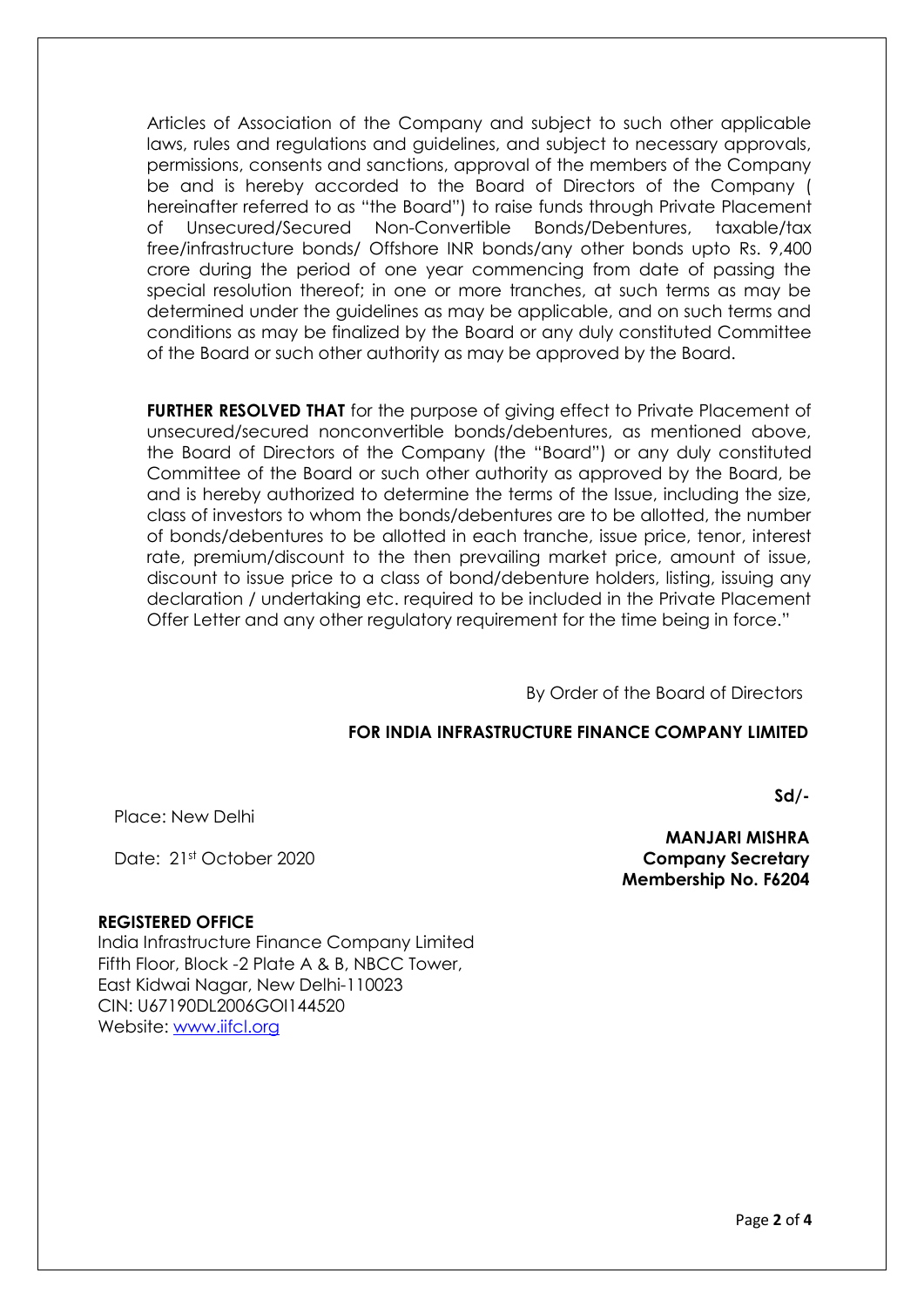# **NOTES: -**

- 1. **A MEMBER IS ENTITLED TO ATTEND AND VOTE AT THE MEETING IS ENTITLED TO APPOINT A PROXY/ PROXIES TO ATTEND AND VOTE INSTEAD OF HIM/HER AND SUCH PROXIES NEED NOT BE A MEMBER OF THE COMPANY. THE INSTRUMENT OF PROXY IN ORDER TO BE EFFECTIVE SHOULD BE DULY STAMPED, COMPLETED, SIGNED AND MUST BE DEPOSITED AT LEAST 48 HOURS BEFORE THE TIME FOR HOLDING THE AFORESAID MEETING.**
- 2. Proxy Form(s) and certified copy of the Board Resolution(s) authorizing representative(s) to attend and vote at the Meeting shall be sent to the registered office of the Company.
- 3. The explanatory statement pursuant to section 102(1) of the Companies act, 2013 in respect of the aforesaid Special Business to be transacted at the meeting setting out all the material facts relating to the aforesaid business is annexed hereto and forms part of the notice.
- 4. Members may also note that the Notice of an AGM will be available on the Company's website www.iifcl.org. The Notice and other documents will also be available at the Registered Office of the company for inspection during the normal business hours on working days.